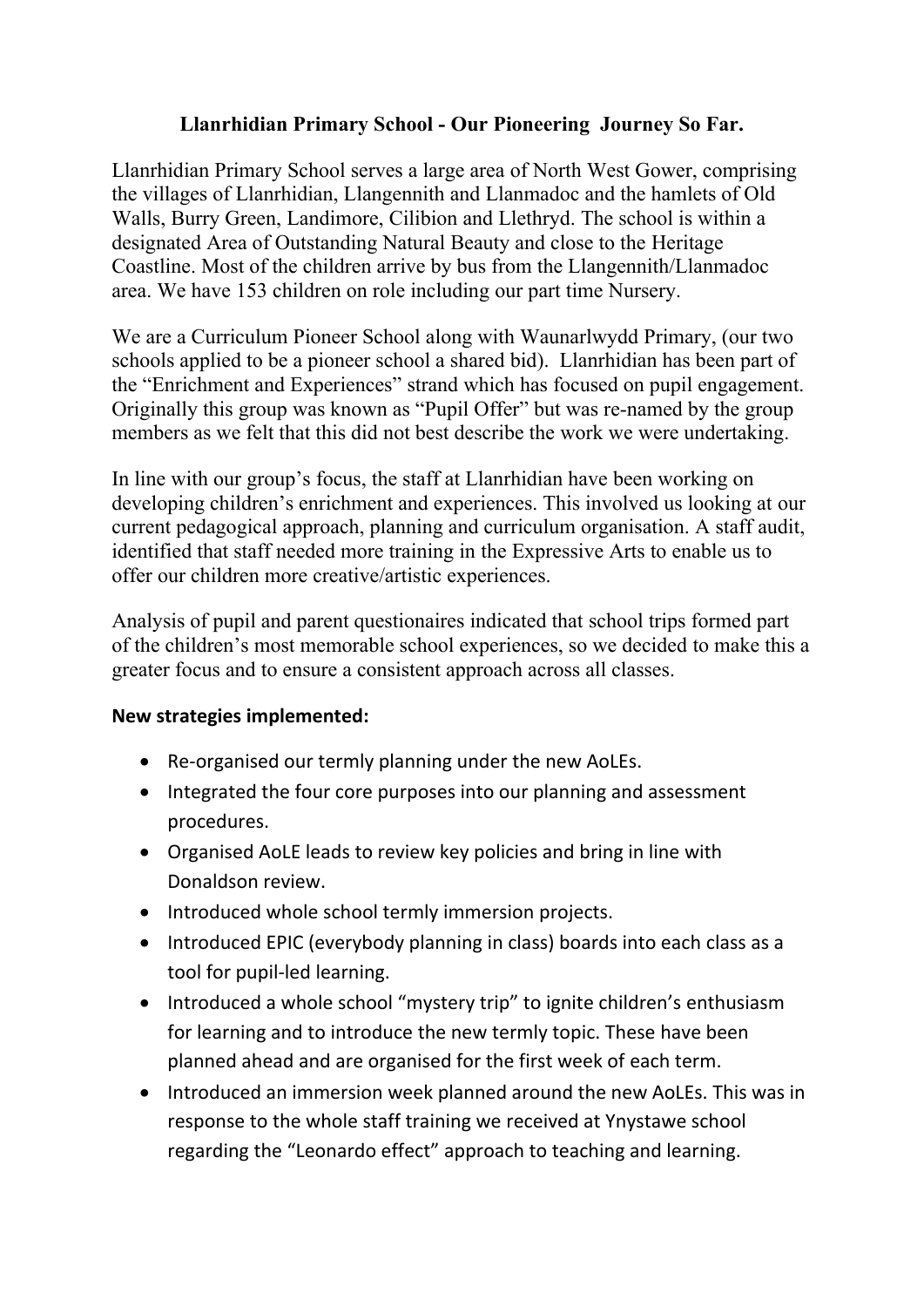- We have made a pledge to our children "100 things you will do before you leave Llanrhidian". These have been made into posters and displayed around the school and outline 100 enriching experiences all our children will have during their time in Llanrhidian. Things on the list include "learning to surf" and "buying an ice-cream from an ice-cream van"! See Twitter #Llan100 and #LlanFun
- Improved Expressive Arts experiences.
- Staff have been trained in different artistic techniques. We have applied for grants from the Arts Council for Wales and deployed a member of staff, with strength in artistic techniques, to work alongside classroom adults. See Twitter #LlanExp

## **Successes so far:**

- Staff are aware of the four core purposes and use them as a basis for all their planning and for developing rich learning experiences
- We have had positive responses from children through specific "listening to learner" sessions.
- Teachers have noted increased enthusiasm in children's learning and general engagement in school life.
- Positive feedback from parents who have commented on the children's excitement – especially regarding the whole school mystery trips.
- We have a clear plan of direction through the school's development plan for improving the delivery, range and quality of teaching through new pedagogical approaches.
- Improved teaching through feedback from peer observation sessions.
- We have developed a model for an enrichment week which enables all pupils opportunities to develop higher order thinking, through carefully planned rich tasks covering all 6 AoLEs.
- Sharing our journey with others at national conferences.

# **Next Steps:**

- Liaise closely with Waunarlwydd (our partner school). Meetings have been planned to plan next steps and to share good practise. See Twitter #LlanS2S
- Network with other schools who have focused on reorganising the areas of learning and skills progression (Parkland) \*
- To finalise the new AoLE policies.